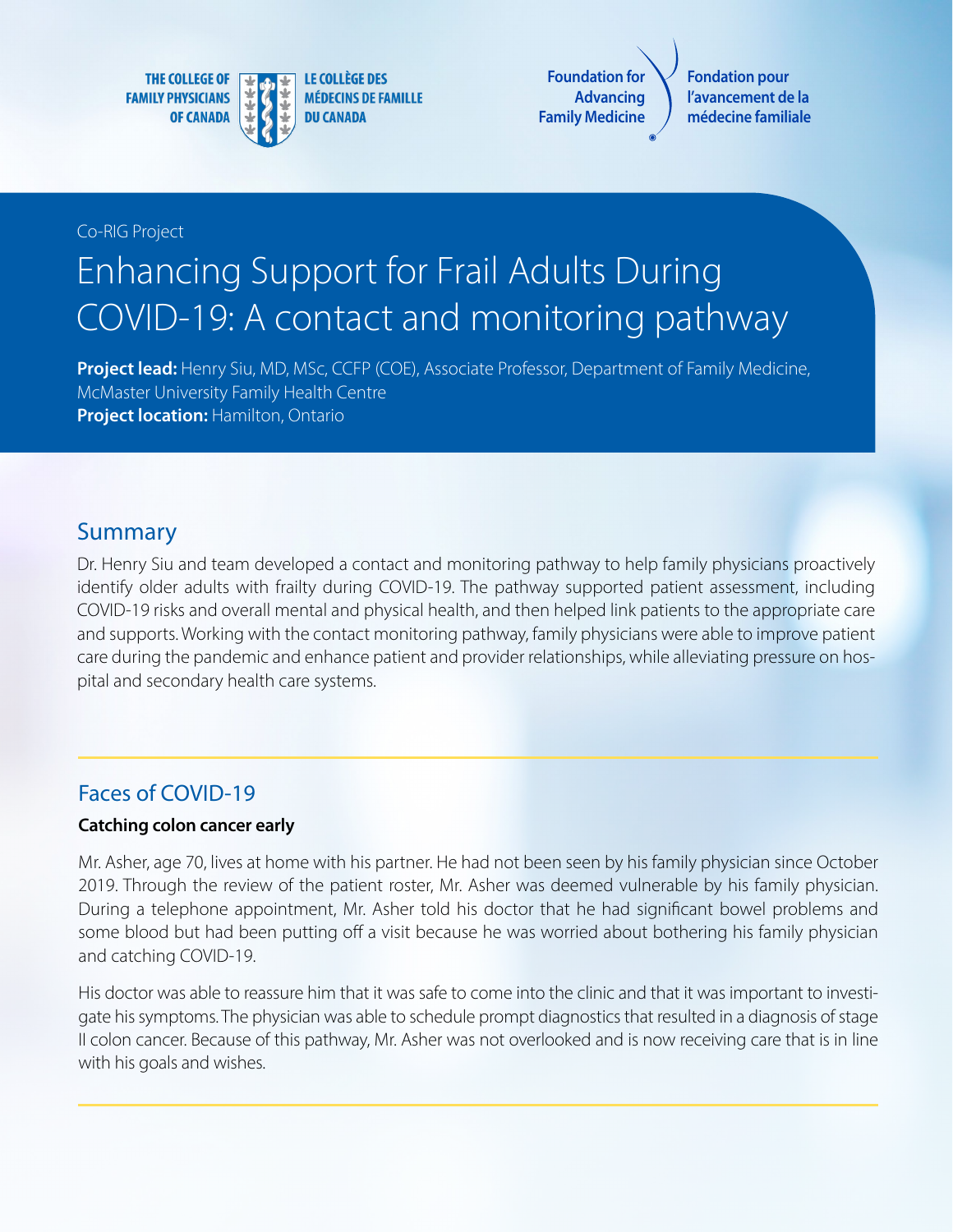## Project detail

During the pivot to virtual care, Dr. Henry Siu and a team from the McMaster Family Health Team noticed that many of their most frail patients were avoiding or delaying seeking care—a scenario that could increase likelihood of negative health outcomes.

With Co-RIG funding, Dr. Siu sought to address this gap in care by creating a contact and longitudinal monitoring pathway. The Ontario-focused innovation serves as a proactive connection with patients. It helps family physicians assess COVID-19 risks and overall physical and mental health, and supports efforts to link patients to resources and follow-up care, including advanced care planning.

The Contact and Longitudinal Pathway uses the Clinical Frailty Scale to identify patients most in need, then the clinic staff reach out to those patients using a plan-do-study-act cycle so that family physicians are able to connect with patients and respond to their needs. This approach was complemented by a longitudinal continuous improvement process that allowed the model to be adapted as new solutions became available across the broader primary care community.

## Impact

- **• Enhancing family medicine:** Dr. Siu's proactive contact monitoring pathway helps target care to patients with the greatest need. Use of the pathway helps family physicians with a process to identify risk factors in their older patients with frailty and target responses that will help improve patient outcomes.
- **• Building capacity:** The pathway alleviates pressure on the hospital and secondary care systems by addressing minor or routine care before issues become more advanced.
- **• Patient-centred approach:** The pathway has important benefits for the patient and provider relationship. For patients, being able to speak to their doctor about things not normally addressed in a typical encounter, such as feelings of loneliness and isolation, has helped deepen their trust.
- **• Quality improvement:** By working with health administrators, residents, and infrastructure technologists, family physician leads were able to ensure clinic staff supported the shift to virtual care and that patient privacy was respected.

## Results to date

- In a 30,000-person patient roster, 6,000 were 65 years or older and 2,853 had Clinical Frailty Scale scores documented.
- Of the 680 unique phone encounters conducted, 200 focused on advanced care planning.
- Contact pathway identified several areas of patient concern including anxiety, social isolation and loneliness, mobility concerns, access to medications, and other health care supports. Financial security was not a concern found through chart checks.